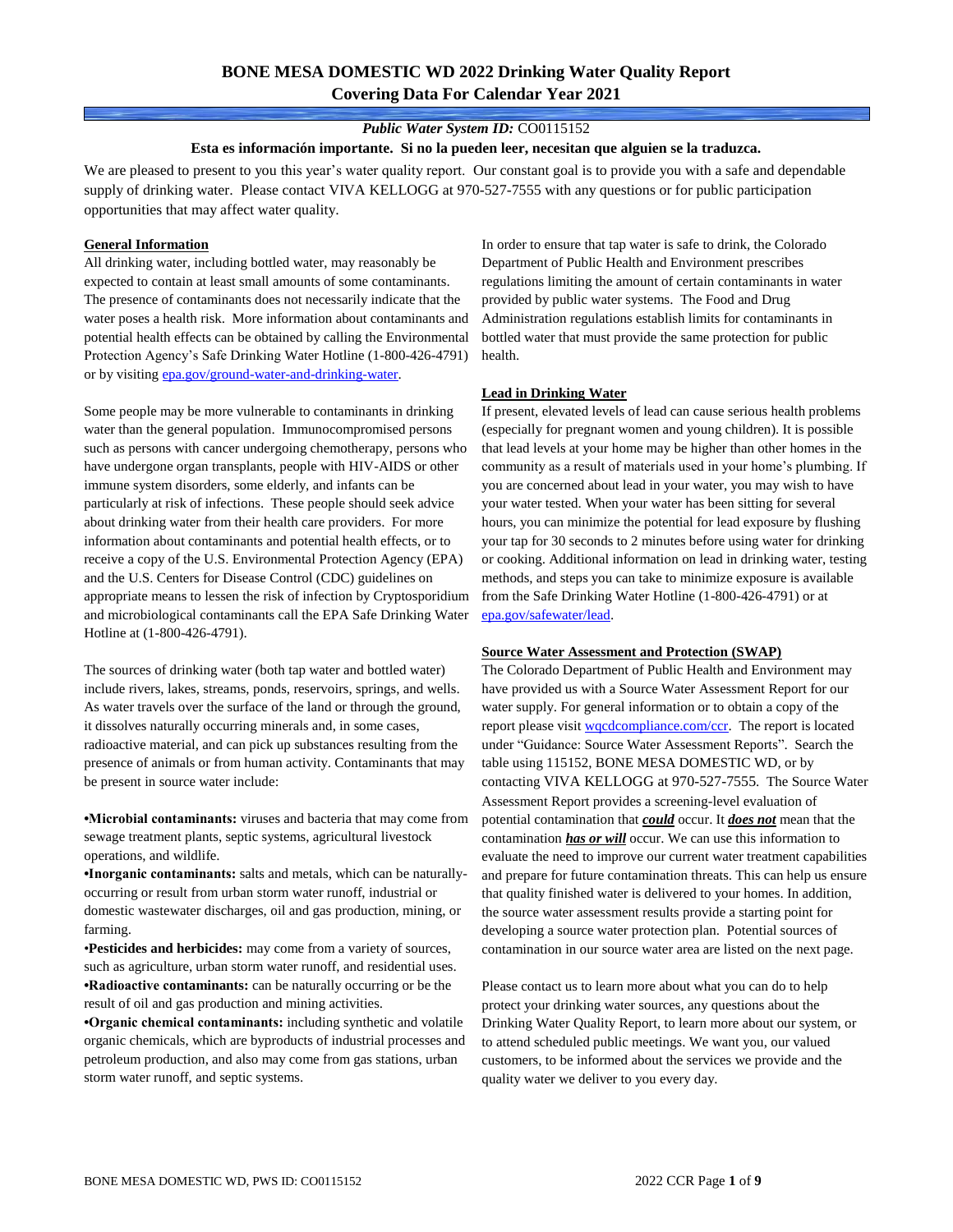## **Our Water Sources**

| Sources (Water Type - Source Type)                                                                          | <b>Potential Source(s) of Contamination</b>      |
|-------------------------------------------------------------------------------------------------------------|--------------------------------------------------|
| MAYS SPRING BOX (Groundwater UDI Surface Water-Well)<br>GILWICK SPRING (Groundwater UDI Surface Water-Well) | Deciduous Forest, Evergreen Forest, Mixed Forest |

## **Terms and Abbreviations**

- **Maximum Contaminant Level (MCL)** − The highest level of a contaminant allowed in drinking water.
- **Treatment Technique (TT)** − A required process intended to reduce the level of a contaminant in drinking water.
- **Health-Based** − A violation of either a MCL or TT.
- **Non-Health-Based** − A violation that is not a MCL or TT.
- **Action Level (AL)** − The concentration of a contaminant which, if exceeded, triggers treatment and other regulatory requirements.
- **Maximum Residual Disinfectant Level (MRDL)** − The highest level of a disinfectant allowed in drinking water. There is convincing evidence that addition of a disinfectant is necessary for control of microbial contaminants.
- **Maximum Contaminant Level Goal (MCLG)** − The level of a contaminant in drinking water below which there is no known or expected risk to health. MCLGs allow for a margin of safety.
- **Maximum Residual Disinfectant Level Goal (MRDLG)** − The level of a drinking water disinfectant, below which there is no known or expected risk to health. MRDLGs do not reflect the benefits of the use of disinfectants to control microbial contaminants.
- **Violation (No Abbreviation)** − Failure to meet a Colorado Primary Drinking Water Regulation.
- **Formal Enforcement Action (No Abbreviation)** − Escalated action taken by the State (due to the risk to public health, or number or severity of violations) to bring a non-compliant water system back into compliance.
- **Variance and Exemptions (V/E)** − Department permission not to meet a MCL or treatment technique under certain conditions.
- **Gross Alpha (No Abbreviation)** − Gross alpha particle activity compliance value. It includes radium-226, but excludes radon 222, and uranium.
- **Picocuries per liter (pCi/L)** − Measure of the radioactivity in water.
- **Nephelometric Turbidity Unit (NTU)** − Measure of the clarity or cloudiness of water. Turbidity in excess of 5 NTU is just noticeable to the typical person.
- **Compliance Value (No Abbreviation)** Single or calculated value used to determine if regulatory contaminant level (e.g. MCL) is met. Examples of calculated values are the  $90<sup>th</sup>$  Percentile, Running Annual Average (RAA) and Locational Running Annual Average (LRAA).
- **Average (x-bar)** − Typical value.
- **Range (R)** − Lowest value to the highest value.
- **Sample Size (n)** − Number or count of values (i.e. number of water samples collected).
- **Parts per million = Milligrams per liter (ppm = mg/L)** − One part per million corresponds to one minute in two years or a single penny in \$10,000.
- **Parts per billion = Micrograms per liter (ppb = ug/L)** − One part per billion corresponds to one minute in 2,000 years, or a single penny in \$10,000,000.
- **Not Applicable (N/A)** Does not apply or not available.
- **Level 1 Assessment** A study of the water system to identify potential problems and determine (if possible) why total coliform bacteria have been found in our water system.
- **Level 2 Assessment** A very detailed study of the water system to identify potential problems and determine (if possible) why an E. coli MCL violation has occurred and/or why total coliform bacteria have been found in our water system on multiple occasions.

## **Detected Contaminants**

BONE MESA DOMESTIC WD routinely monitors for contaminants in your drinking water according to Federal and State laws. The following table(s) show all detections found in the period of January 1 to December 31, 2021 unless otherwise noted. The State of Colorado requires us to monitor for certain contaminants less than once per year because the concentrations of these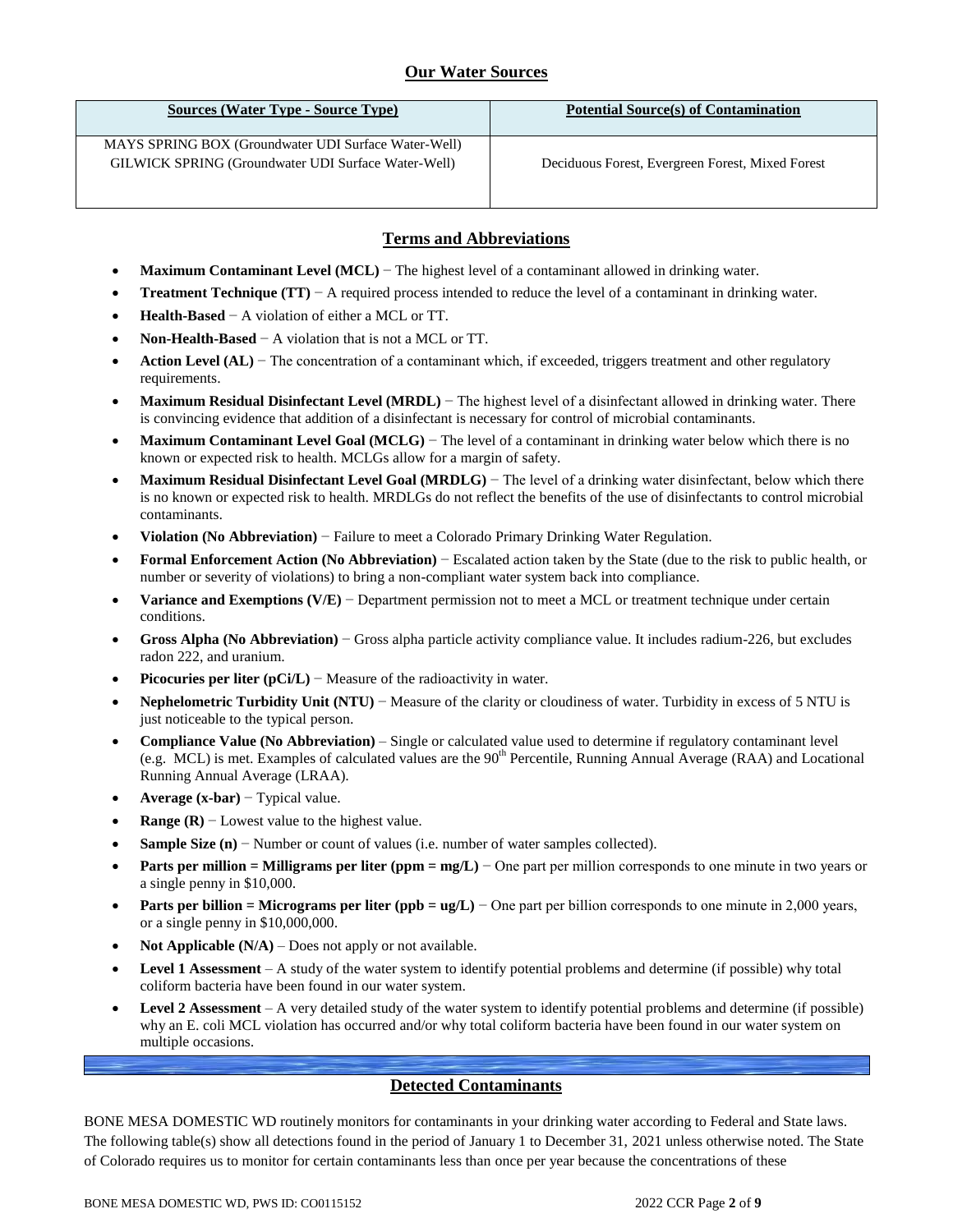contaminants are not expected to vary significantly from year to year, or the system is not considered vulnerable to this type of contamination. Therefore, some of our data, though representative, may be more than one year old. Violations and Formal Enforcement Actions, if any, are reported in the next section of this report.

**Note:** Only detected contaminants sampled within the last 5 years appear in this report. If no tables appear in this section then no contaminants were detected in the last round of monitoring.

|                     | Disinfectants Sampled in the Distribution System<br>TT Requirement: At least 95% of samples per period (month or quarter) must be at least 0.2 ppm OR<br>If sample size is less than 40 no more than 1 sample is below 0.2 ppm<br><b>Typical Sources:</b> Water additive used to control microbes |                                            |                          |               |                  |             |  |  |  |
|---------------------|---------------------------------------------------------------------------------------------------------------------------------------------------------------------------------------------------------------------------------------------------------------------------------------------------|--------------------------------------------|--------------------------|---------------|------------------|-------------|--|--|--|
| <b>Disinfectant</b> | <b>Time Period</b>                                                                                                                                                                                                                                                                                | <b>Results</b>                             | <b>Number of Samples</b> | <b>Sample</b> | TT               | <b>MRDL</b> |  |  |  |
| <b>Name</b>         |                                                                                                                                                                                                                                                                                                   |                                            | <b>Below Level</b>       | <b>Size</b>   | <b>Violation</b> |             |  |  |  |
| Chlorine            | December, 2021                                                                                                                                                                                                                                                                                    | <b>Lowest period percentage of samples</b> | $\theta$                 |               | N <sub>0</sub>   | $4.0$ ppm   |  |  |  |
|                     |                                                                                                                                                                                                                                                                                                   | meeting TT requirement: 100%               |                          |               |                  |             |  |  |  |

|                            | Lead and Copper Sampled in the Distribution System |                                |                              |                           |                                      |                                              |                                                           |                                                                               |  |  |  |  |
|----------------------------|----------------------------------------------------|--------------------------------|------------------------------|---------------------------|--------------------------------------|----------------------------------------------|-----------------------------------------------------------|-------------------------------------------------------------------------------|--|--|--|--|
| Contaminant<br><b>Name</b> | <b>Time</b><br>Period                              | 90 <sup>th</sup><br>Percentile | <b>Sample</b><br><b>Size</b> | Unit of<br><b>Measure</b> | 90 <sup>th</sup><br>Percentile<br>AL | <b>Sample</b><br><b>Sites</b><br>Above<br>AL | 90 <sup>th</sup><br>Percentile<br>AI<br><b>Exceedance</b> | <b>Typical Sources</b>                                                        |  |  |  |  |
| Copper                     | 12/12/2021<br>to<br>12/12/2021                     | 0.09                           | 10                           | ppm                       | $\overline{1.3}$                     | $\overline{0}$                               | N <sub>o</sub>                                            | Corrosion of<br>household plumbing<br>systems; Erosion of<br>natural deposits |  |  |  |  |
| Lead                       | 06/27/2021<br>to<br>06/27/2021                     | 4.3                            | 10                           | ppb                       | 15                                   | $\mathbf{1}$                                 | No                                                        | Corrosion of<br>household plumbing<br>systems; Erosion of<br>natural deposits |  |  |  |  |
| Copper                     | 06/27/2021<br>to<br>06/27/2021                     | 0.19                           | 10                           | ppm                       | 1.3                                  | $\theta$                                     | No                                                        | Corrosion of<br>household plumbing<br>systems; Erosion of<br>natural deposits |  |  |  |  |
| Lead                       | 12/12/2021<br>to<br>12/12/2021                     | 1                              | 10                           | ppb                       | 15                                   | $\Omega$                                     | N <sub>o</sub>                                            | Corrosion of<br>household plumbing<br>systems; Erosion of<br>natural deposits |  |  |  |  |

|                              | Disinfection Byproducts Sampled in the Distribution System |         |                       |                              |                           |            |             |                                |                                             |  |  |  |
|------------------------------|------------------------------------------------------------|---------|-----------------------|------------------------------|---------------------------|------------|-------------|--------------------------------|---------------------------------------------|--|--|--|
| <b>Name</b>                  | Year                                                       | Average | Range<br>$Low - High$ | <b>Sample</b><br><b>Size</b> | Unit of<br><b>Measure</b> | <b>MCL</b> | <b>MCLG</b> | <b>MCL</b><br><b>Violation</b> | <b>Typical Sources</b>                      |  |  |  |
| Total<br>Haloacetic<br>Acids | 2020                                                       | 2.4     | $2.4 \text{ to } 2.4$ |                              | ppb                       | 60         | N/A         | No                             | Byproduct of drinking<br>water disinfection |  |  |  |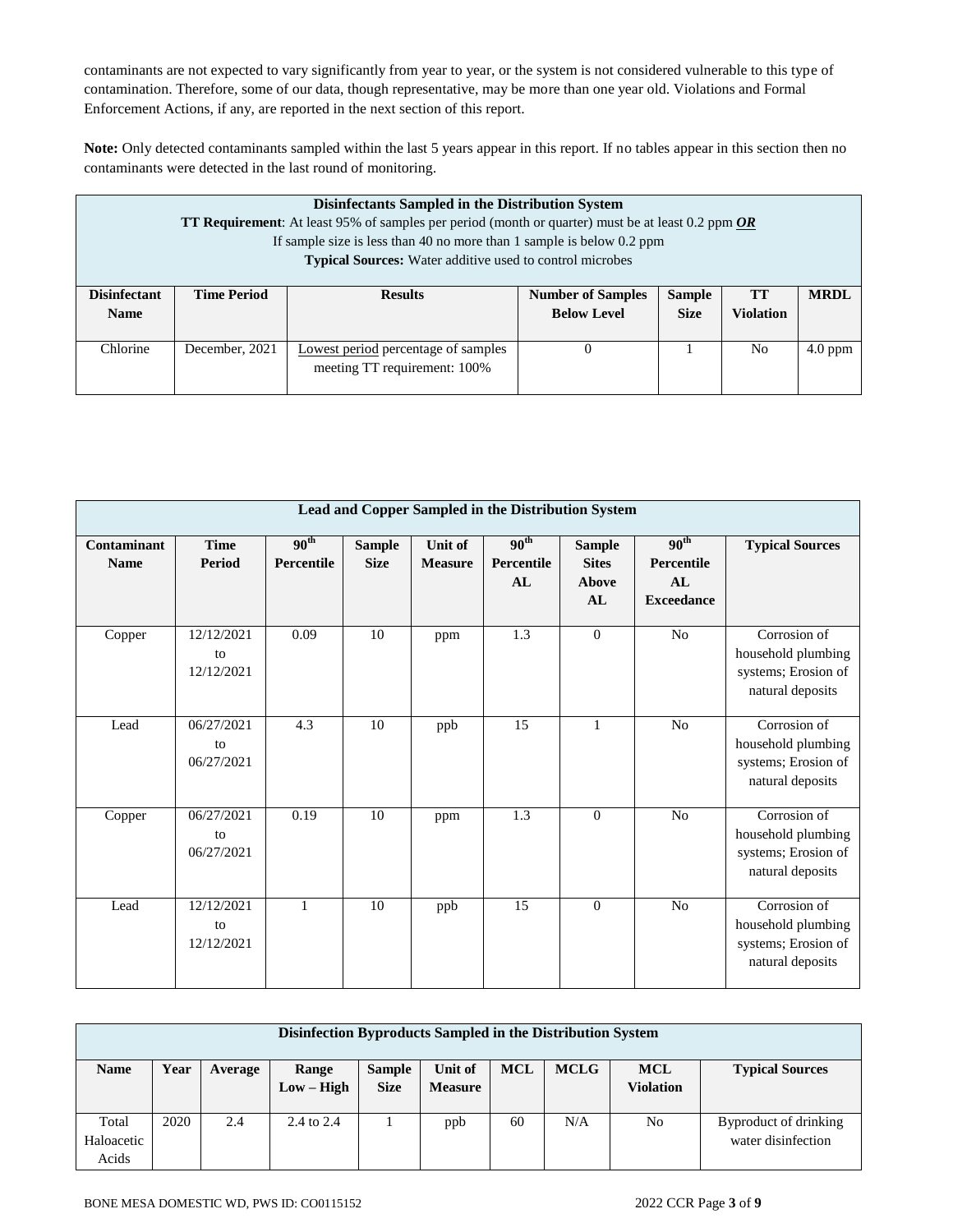|                                        | Disinfection Byproducts Sampled in the Distribution System |         |                       |                              |                           |            |             |                                |                                             |  |  |  |  |  |
|----------------------------------------|------------------------------------------------------------|---------|-----------------------|------------------------------|---------------------------|------------|-------------|--------------------------------|---------------------------------------------|--|--|--|--|--|
| <b>Name</b>                            | Year                                                       | Average | Range<br>$Low - High$ | <b>Sample</b><br><b>Size</b> | Unit of<br><b>Measure</b> | <b>MCL</b> | <b>MCLG</b> | <b>MCL</b><br><b>Violation</b> | <b>Typical Sources</b>                      |  |  |  |  |  |
| (HAA5)                                 |                                                            |         |                       |                              |                           |            |             |                                |                                             |  |  |  |  |  |
| Total<br>Trihalome<br>thanes<br>(TTHM) | 2020                                                       | 6.8     | 6.8 to 6.8            |                              | ppb                       | 80         | N/A         | N <sub>o</sub>                 | Byproduct of drinking<br>water disinfection |  |  |  |  |  |

|             | Summary of Turbidity Sampled at the Entry Point to the Distribution System |                                                                                               |                                                                  |                  |                |  |  |  |  |  |  |  |
|-------------|----------------------------------------------------------------------------|-----------------------------------------------------------------------------------------------|------------------------------------------------------------------|------------------|----------------|--|--|--|--|--|--|--|
| Contaminant | <b>Sample</b>                                                              | <b>Level Found</b>                                                                            | <b>TT Requirement</b>                                            | <b>TT</b>        | <b>Typical</b> |  |  |  |  |  |  |  |
| <b>Name</b> | Date                                                                       |                                                                                               |                                                                  | <b>Violation</b> | <b>Sources</b> |  |  |  |  |  |  |  |
| Turbidity   | Date/Month:<br>May                                                         | Highest single measurement:<br>$0.54$ NTU                                                     | Maximum 5 NTU for any single<br>measurement                      | N <sub>0</sub>   | Soil Runoff    |  |  |  |  |  |  |  |
| Turbidity   | Month:<br>Dec                                                              | Lowest monthly percentage of<br>samples meeting TT requirement<br>for our technology: $100\%$ | In any month, at least 95% of<br>samples must be less than 1 NTU | N <sub>0</sub>   | Soil Runoff    |  |  |  |  |  |  |  |

|             | Radionuclides Sampled at the Entry Point to the Distribution System |         |                |               |                |            |             |                  |                        |  |  |  |  |
|-------------|---------------------------------------------------------------------|---------|----------------|---------------|----------------|------------|-------------|------------------|------------------------|--|--|--|--|
| Contaminant | Year                                                                | Average | Range          | <b>Sample</b> | Unit of        | <b>MCL</b> | <b>MCLG</b> | <b>MCL</b>       | <b>Typical Sources</b> |  |  |  |  |
| <b>Name</b> |                                                                     |         | $Low - High$   | <b>Size</b>   | <b>Measure</b> |            |             | <b>Violation</b> |                        |  |  |  |  |
|             |                                                                     |         |                |               |                |            |             |                  |                        |  |  |  |  |
| Gross Alpha | 2019                                                                | 0.5     | $0.5$ to $0.5$ |               | pCi/L          | 15         | $\Omega$    | N <sub>o</sub>   | Erosion of             |  |  |  |  |
|             |                                                                     |         |                |               |                |            |             |                  | natural deposits       |  |  |  |  |
|             |                                                                     |         |                |               |                |            |             |                  |                        |  |  |  |  |
| Combined    | 2019                                                                | 0.7     | $0.7$ to $0.7$ |               | pCi/L          | 5          | 0           | N <sub>o</sub>   | Erosion of             |  |  |  |  |
| Radium      |                                                                     |         |                |               |                |            |             |                  | natural deposits       |  |  |  |  |
|             |                                                                     |         |                |               |                |            |             |                  |                        |  |  |  |  |

| Inorganic Contaminants Sampled at the Entry Point to the Distribution System |      |         |              |                |                |            |                |                  |                        |  |  |  |
|------------------------------------------------------------------------------|------|---------|--------------|----------------|----------------|------------|----------------|------------------|------------------------|--|--|--|
| Contaminant                                                                  | Year | Average | Range        | <b>Sample</b>  | Unit of        | <b>MCL</b> | <b>MCLG</b>    | <b>MCL</b>       | <b>Typical Sources</b> |  |  |  |
| <b>Name</b>                                                                  |      |         | $Low - High$ | <b>Size</b>    | <b>Measure</b> |            |                | <b>Violation</b> |                        |  |  |  |
|                                                                              |      |         |              |                |                |            |                |                  |                        |  |  |  |
| Barium                                                                       | 2021 | 0.01    | 0 to $0.02$  | $\mathfrak{D}$ | ppm            |            | $\overline{c}$ | No.              | Discharge of           |  |  |  |
|                                                                              |      |         |              |                |                |            |                |                  | drilling wastes;       |  |  |  |
|                                                                              |      |         |              |                |                |            |                |                  | discharge from         |  |  |  |
|                                                                              |      |         |              |                |                |            |                |                  | metal refineries;      |  |  |  |
|                                                                              |      |         |              |                |                |            |                |                  | erosion of natural     |  |  |  |
|                                                                              |      |         |              |                |                |            |                |                  | deposits               |  |  |  |
|                                                                              |      |         |              |                |                |            |                |                  |                        |  |  |  |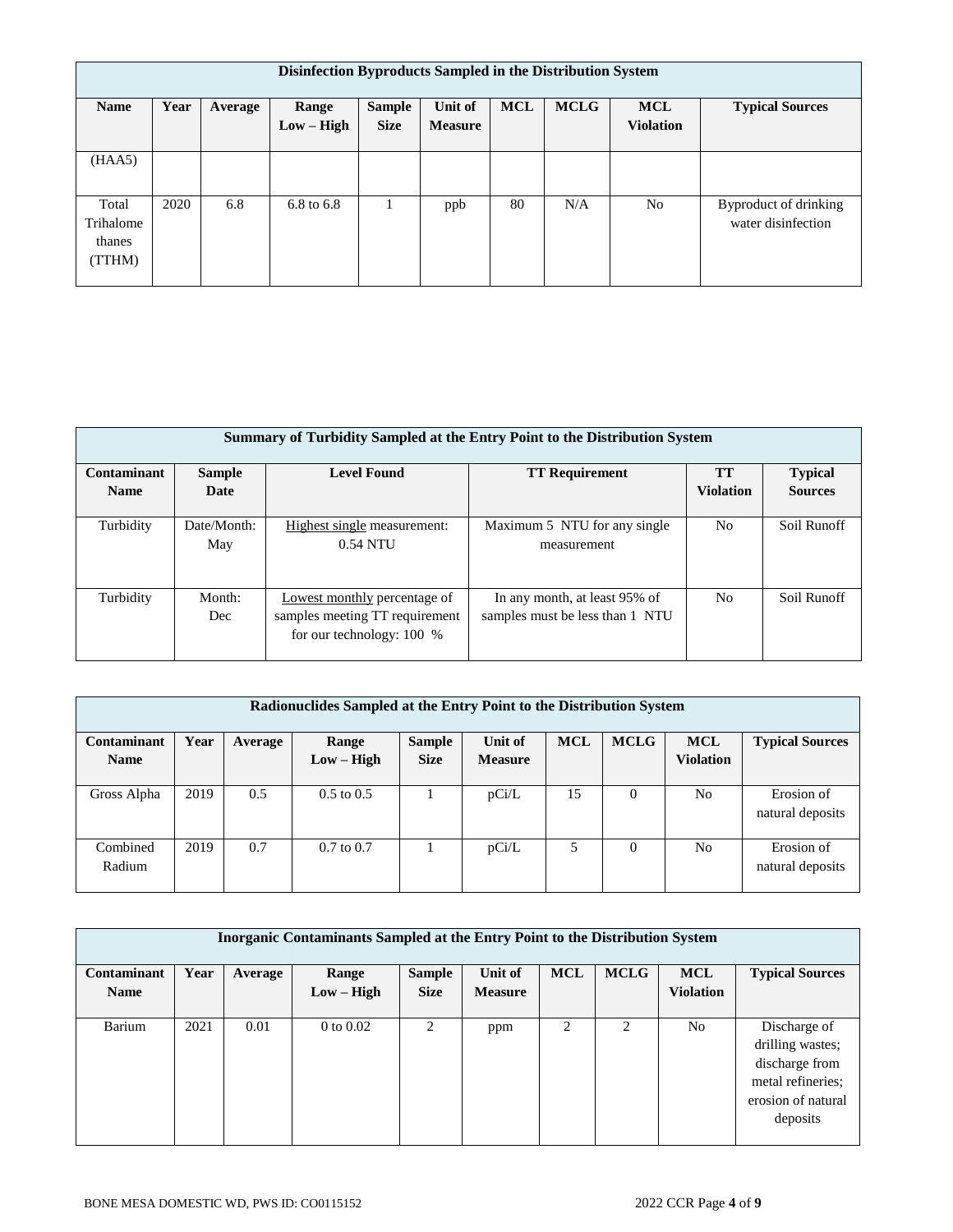|                            | <b>Inorganic Contaminants Sampled at the Entry Point to the Distribution System</b> |         |                       |                              |                                  |            |             |                                |                                                                                                                 |  |  |
|----------------------------|-------------------------------------------------------------------------------------|---------|-----------------------|------------------------------|----------------------------------|------------|-------------|--------------------------------|-----------------------------------------------------------------------------------------------------------------|--|--|
| Contaminant<br><b>Name</b> | Year                                                                                | Average | Range<br>$Low - High$ | <b>Sample</b><br><b>Size</b> | <b>Unit of</b><br><b>Measure</b> | <b>MCL</b> | <b>MCLG</b> | <b>MCL</b><br><b>Violation</b> | <b>Typical Sources</b>                                                                                          |  |  |
| Nitrate                    | 2021                                                                                | 0.67    | $0.64$ to $0.69$      | 2                            | ppm                              | 10         | 10          | No                             | Runoff from<br>fertilizer use;<br>leaching from<br>septic tanks,<br>sewage; erosion of<br>natural deposits      |  |  |
| Selenium                   | 2021                                                                                | 0.55    | 0 to 1.1              | 2                            | ppb                              | 50         | 50          | No                             | Discharge from<br>petroleum and<br>metal refineries;<br>erosion of natural<br>deposits; discharge<br>from mines |  |  |

|             | <b>Secondary Contaminants**</b>                                                                                                |         |                                                                                        |               |                |                           |  |  |  |  |  |
|-------------|--------------------------------------------------------------------------------------------------------------------------------|---------|----------------------------------------------------------------------------------------|---------------|----------------|---------------------------|--|--|--|--|--|
|             | ** Secondary standards are non-enforceable guidelines for contaminants that may cause cosmetic effects (such as skin, or tooth |         |                                                                                        |               |                |                           |  |  |  |  |  |
|             |                                                                                                                                |         | discoloration) or aesthetic effects (such as taste, odor, or color) in drinking water. |               |                |                           |  |  |  |  |  |
|             |                                                                                                                                |         |                                                                                        |               |                |                           |  |  |  |  |  |
| Contaminant | Year                                                                                                                           | Average | Range                                                                                  | <b>Sample</b> | Unit of        | <b>Secondary Standard</b> |  |  |  |  |  |
| <b>Name</b> |                                                                                                                                |         | $Low - High$                                                                           | <b>Size</b>   | <b>Measure</b> |                           |  |  |  |  |  |
|             |                                                                                                                                |         |                                                                                        |               |                |                           |  |  |  |  |  |
| Sodium      | 2021<br>5.5<br>N/A<br>↑<br>5.3 to 5.7<br>ppm                                                                                   |         |                                                                                        |               |                |                           |  |  |  |  |  |
|             |                                                                                                                                |         |                                                                                        |               |                |                           |  |  |  |  |  |

## **Violations, Significant Deficiencies, and Formal Enforcement Actions**

### **Health-Based Violations**

**Maximum contaminant level (MCL) violations:** Test results for this contaminant show that the level was too high for the time period shown. Please read the information shown below about potential health effects for vulnerable populations. This is likely the same violation that we told you about in a past notice. We are evaluating, or we already completed an evaluation, to find the best way to reduce or remove the contaminant. If the solution will take an extended period of time, we will keep you updated with quarterly notices.

**Treatment technique (TT) violations:** We failed to complete an action that could affect water quality. Please read the information shown below about potential health effects for vulnerable populations. This is likely the same violation that we told you about in a past notice. We were required to meet a minimum operation/treatment standard, we were required to make upgrades to our system, or we were required to evaluate our system for potential sanitary defects, and we failed to do so in the time period shown below. If the solution will take an extended period of time, we will keep you updated with quarterly notices.

| <b>Name</b> | <b>Description</b> | <b>Time Period</b> | <b>Health Effects</b> | <b>Compliance</b> | <b>TT</b> Level or |
|-------------|--------------------|--------------------|-----------------------|-------------------|--------------------|
|             |                    |                    |                       | Value             | MCL                |
|             |                    |                    |                       |                   |                    |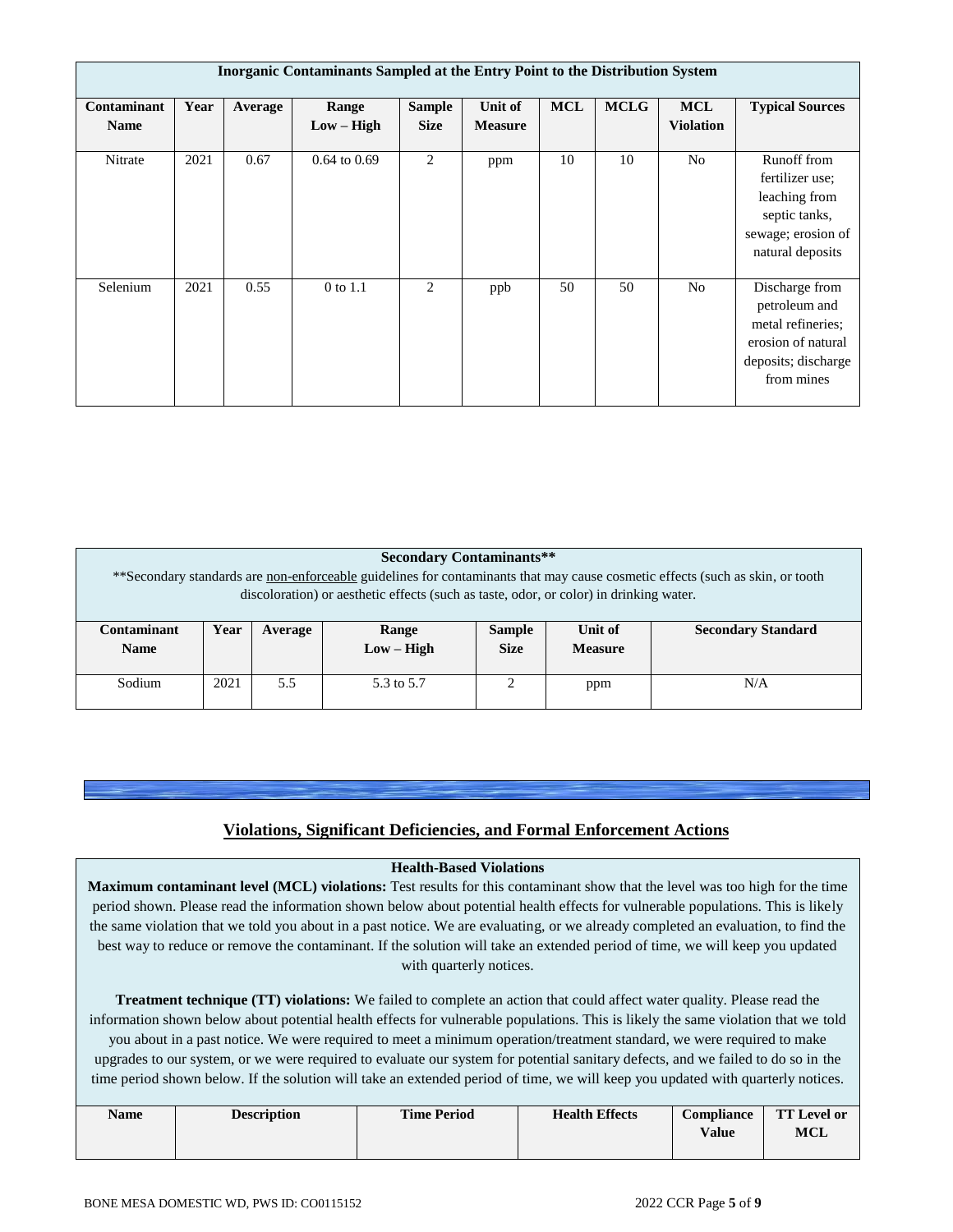### **Health-Based Violations**

**Maximum contaminant level (MCL) violations:** Test results for this contaminant show that the level was too high for the time period shown. Please read the information shown below about potential health effects for vulnerable populations. This is likely the same violation that we told you about in a past notice. We are evaluating, or we already completed an evaluation, to find the best way to reduce or remove the contaminant. If the solution will take an extended period of time, we will keep you updated with quarterly notices.

**Treatment technique (TT) violations:** We failed to complete an action that could affect water quality. Please read the information shown below about potential health effects for vulnerable populations. This is likely the same violation that we told you about in a past notice. We were required to meet a minimum operation/treatment standard, we were required to make upgrades to our system, or we were required to evaluate our system for potential sanitary defects, and we failed to do so in the time period shown below. If the solution will take an extended period of time, we will keep you updated with quarterly notices.

| <b>Name</b>   | <b>Description</b>        | <b>Time Period</b>                                                                                                          | <b>Health Effects</b> | <b>Compliance</b><br><b>Value</b> | <b>TT</b> Level or<br><b>MCL</b> |
|---------------|---------------------------|-----------------------------------------------------------------------------------------------------------------------------|-----------------------|-----------------------------------|----------------------------------|
| LEAD &        | <b>FAILURE TO INSTALL</b> | $12/02/2021$ - Open                                                                                                         |                       | N/A                               | N/A                              |
| <b>COPPER</b> | <b>TREATMENT FOR LEAD</b> |                                                                                                                             |                       |                                   |                                  |
| <b>RULE</b>   | <b>AND COPPER</b>         |                                                                                                                             |                       |                                   |                                  |
|               |                           |                                                                                                                             |                       |                                   |                                  |
|               |                           | $\mathbf{A}$ , and $\mathbf{A}$ and $\mathbf{A}$<br>$\mathbf{v}$ . $\mathbf{v}$ . $\mathbf{v}$<br>$\mathbf{r}$ $\mathbf{a}$ | $\cdot$ .             |                                   |                                  |

**Additional Violation Information**

Please share this information with all the other people who drink this water, especially those who may not have received this notice directly (for example, people in apartments, nursing homes, schools, and businesses). You can do this by posting this notice in a public place or distributing copies by hand or mail.

Describe the steps taken to resolve the violation(s), and the anticipated resolution date:

Optimal Corrosion Control Treatment for lead and copper installed and operating on April 20, 2022.

### **Non-Health-Based Violations**

These violations do not usually mean that there was a problem with the water quality. If there had been, we would have notified you immediately. We missed collecting a sample (water quality is unknown), we reported the sample result after the due date, or we did not complete a report/notice by the required date.

| <b>Name</b>              | <b>Description</b>               | <b>Time Period</b>        |  |  |
|--------------------------|----------------------------------|---------------------------|--|--|
|                          |                                  |                           |  |  |
| <b>VOLATILE ORGANICS</b> | <b>FAILURE TO MONITOR AND/OR</b> | $01/01/2021 - 12/31/2021$ |  |  |
|                          | <b>REPORT</b>                    |                           |  |  |
| <b>VOLATILE ORGANICS</b> | <b>FAILURE TO MONITOR AND/OR</b> | $01/01/2021 - 12/31/2021$ |  |  |
|                          | <b>REPORT</b>                    |                           |  |  |
| <b>TURBIDITY</b>         | <b>FAILURE TO MONITOR AND/OR</b> | 09/01/2021 - 09/30/2021   |  |  |
|                          | <b>REPORT</b>                    |                           |  |  |
| <b>TURBIDITY</b>         | <b>FAILURE TO MONITOR AND/OR</b> | 07/01/2021 - 07/31/2021   |  |  |
|                          | <b>REPORT</b>                    |                           |  |  |
| <b>TURBIDITY</b>         | <b>FAILURE TO MONITOR AND/OR</b> | 05/01/2021 - 05/31/2021   |  |  |
|                          | <b>REPORT</b>                    |                           |  |  |
| <b>TURBIDITY</b>         | <b>FAILURE TO MONITOR AND/OR</b> | 09/01/2021 - 09/30/2021   |  |  |
|                          | <b>REPORT</b>                    |                           |  |  |
| <b>TURBIDITY</b>         | <b>FAILURE TO MONITOR AND/OR</b> | 07/01/2021 - 07/31/2021   |  |  |
|                          | <b>REPORT</b>                    |                           |  |  |
|                          |                                  |                           |  |  |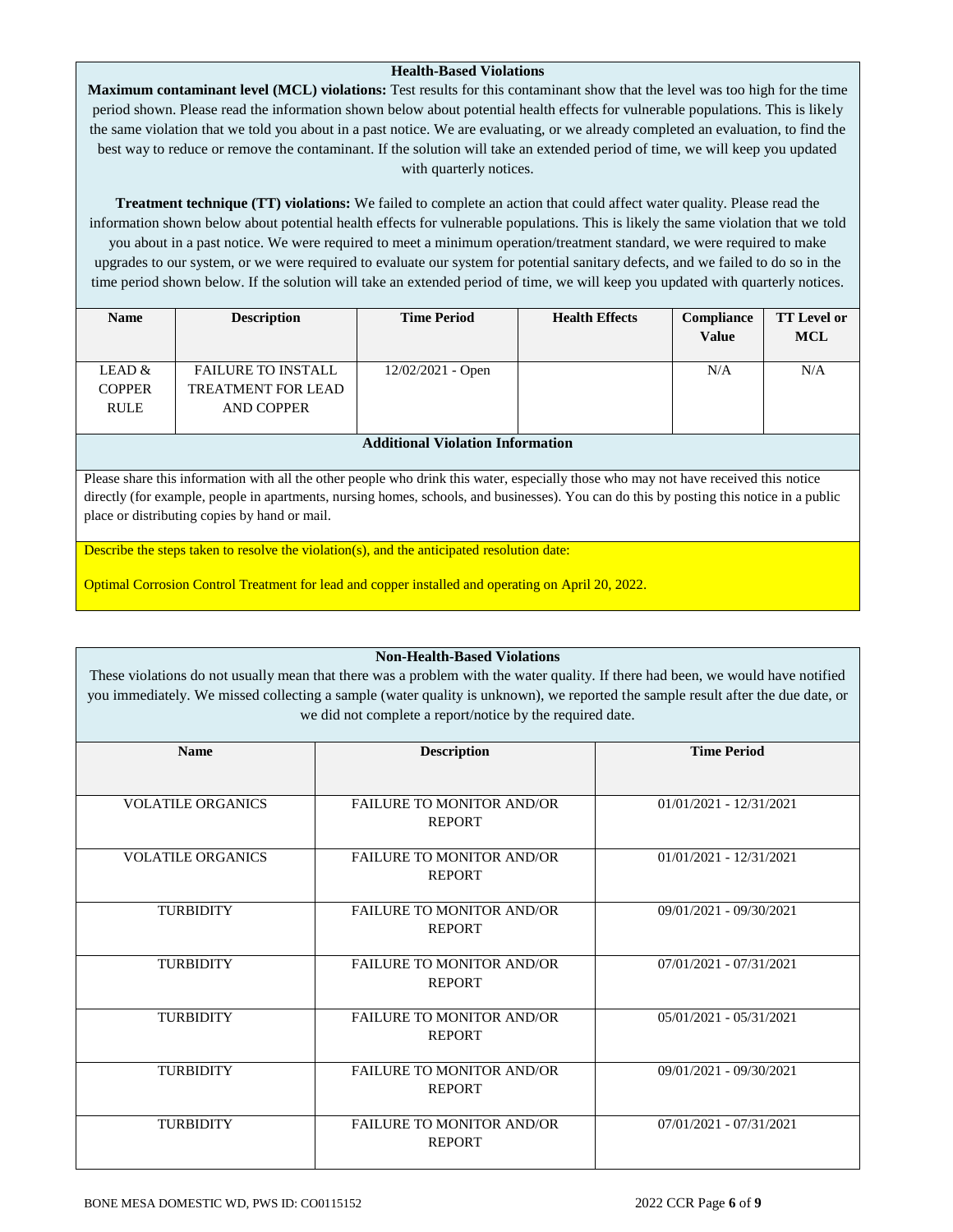### **Non-Health-Based Violations**

These violations do not usually mean that there was a problem with the water quality. If there had been, we would have notified you immediately. We missed collecting a sample (water quality is unknown), we reported the sample result after the due date, or we did not complete a report/notice by the required date.

| <b>Name</b>                   | <b>Description</b>                                                                                                    | <b>Time Period</b>        |  |
|-------------------------------|-----------------------------------------------------------------------------------------------------------------------|---------------------------|--|
|                               |                                                                                                                       |                           |  |
| <b>TURBIDITY</b>              | FAILURE TO MONITOR AND/OR<br><b>REPORT</b>                                                                            | 05/01/2021 - 05/31/2021   |  |
| <b>TURBIDITY</b>              | EQUIPMENT VERIFICATION OR<br><b>CALIBRATION - R532</b>                                                                | 04/06/2021 - 09/30/2021   |  |
| <b>LEAD &amp; COPPER RULE</b> | FAILURE TO MONITOR AND/OR<br><b>REPORT</b>                                                                            | 07/01/2021 - Open         |  |
| <b>LEAD &amp; COPPER RULE</b> | FAILURE TO INFORM HOMEOWNER OF<br><b>LEAD RESULTS</b>                                                                 | 10/01/2021 - 11/29/2021   |  |
| <b>LEAD &amp; COPPER RULE</b> | FAILURE TO INFORM HOMEOWNER OF<br><b>LEAD RESULTS</b>                                                                 | 10/01/2020 - 01/19/2021   |  |
| <b>LEAD &amp; COPPER RULE</b> | FAILURE TO INFORM HOMEOWNER OF<br><b>LEAD RESULTS</b>                                                                 | 10/01/2019 - 01/19/2021   |  |
| HEPTACHLOR EPOXIDE            | FAILURE TO MONITOR AND/OR<br><b>REPORT</b>                                                                            | 10/01/2021 - 12/31/2021   |  |
| HEPTACHLOR EPOXIDE            | FAILURE TO MONITOR AND/OR<br><b>REPORT</b>                                                                            | $07/01/2021 - 09/30/2021$ |  |
| DISINFECTION BYPRODUCTS       | FAILURE TO MONITOR AND/OR<br><b>REPORT</b>                                                                            | 09/01/2020 - 08/31/2021   |  |
| <b>CROSS CONNECTION RULE</b>  | <b>FAILURE TO MEET CROSS</b><br>CONNECTION CONTROL AND/OR<br><b>BACKFLOW PREVENTION</b><br>REQUIREMENTS - M613        | 04/06/2021 - Open         |  |
| <b>CROSS CONNECTION RULE</b>  | <b>FAILURE TO MEET CROSS</b><br><b>CONNECTION CONTROL AND/OR</b><br><b>BACKFLOW PREVENTION</b><br>REQUIREMENTS - M612 | 04/06/2021 - Open         |  |
| CHLORINE/CHLORAMINE           | <b>FAILURE TO MONITOR AND/OR</b><br><b>REPORT</b>                                                                     | 09/01/2021 - 09/30/2021   |  |
| CHLORINE/CHLORAMINE           | <b>FAILURE TO MONITOR AND/OR</b><br><b>REPORT</b>                                                                     | 07/01/2021 - 07/31/2021   |  |
| CHLORINE/CHLORAMINE           | <b>FAILURE TO MONITOR AND/OR</b><br><b>REPORT</b>                                                                     | $05/01/2021 - 05/31/2021$ |  |
| CHLORINE/CHLORAMINE           | <b>FAILURE TO MONITOR AND/OR</b><br><b>REPORT</b>                                                                     | 09/01/2021 - 09/30/2021   |  |
| CHLORINE/CHLORAMINE           | <b>FAILURE TO MONITOR AND/OR</b><br><b>REPORT</b>                                                                     | 07/01/2021 - 07/31/2021   |  |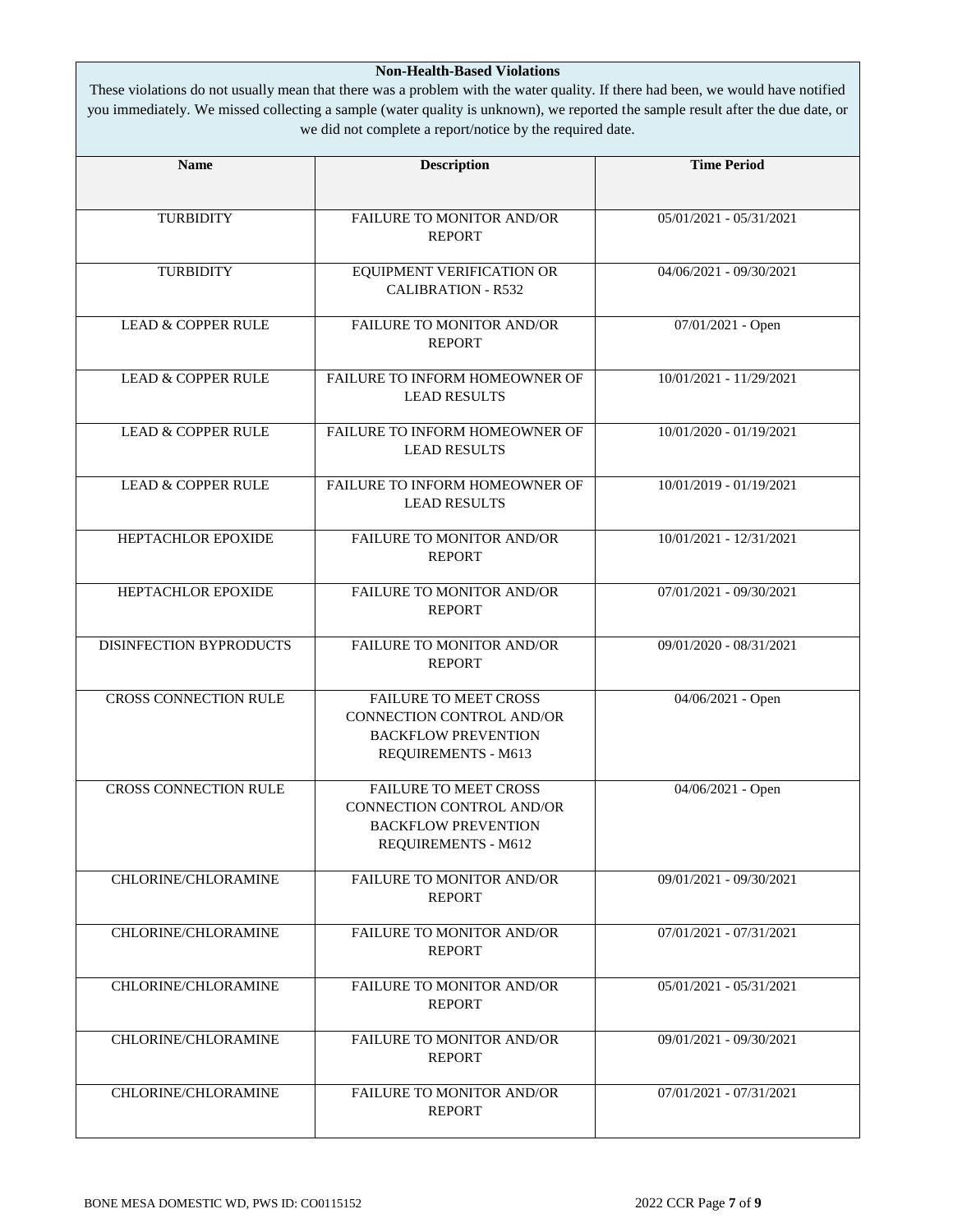| NON-Health-Based Violations<br>These violations do not usually mean that there was a problem with the water quality. If there had been, we would have notified<br>you immediately. We missed collecting a sample (water quality is unknown), we reported the sample result after the due date, or<br>we did not complete a report/notice by the required date. |                                  |                           |  |  |
|----------------------------------------------------------------------------------------------------------------------------------------------------------------------------------------------------------------------------------------------------------------------------------------------------------------------------------------------------------------|----------------------------------|---------------------------|--|--|
| <b>Name</b>                                                                                                                                                                                                                                                                                                                                                    | <b>Description</b>               | <b>Time Period</b>        |  |  |
|                                                                                                                                                                                                                                                                                                                                                                |                                  |                           |  |  |
| <b>CHLORINE/CHLORAMINE</b>                                                                                                                                                                                                                                                                                                                                     | <b>FAILURE TO MONITOR AND/OR</b> | $05/01/2021 - 05/31/2021$ |  |  |
|                                                                                                                                                                                                                                                                                                                                                                | <b>REPORT</b>                    |                           |  |  |
|                                                                                                                                                                                                                                                                                                                                                                |                                  |                           |  |  |
| <b>CHLORINE</b>                                                                                                                                                                                                                                                                                                                                                | <b>EQUIPMENT VERIFICATION OR</b> | $04/06/2021$ - Open       |  |  |
|                                                                                                                                                                                                                                                                                                                                                                | <b>CALIBRATION - R531</b>        |                           |  |  |
|                                                                                                                                                                                                                                                                                                                                                                |                                  |                           |  |  |
| <b>Additional Violation Information</b>                                                                                                                                                                                                                                                                                                                        |                                  |                           |  |  |

**Non-Health-Based Violations**

Please share this information with all the other people who drink this water, especially those who may not have received this notice directly (for example, people in apartments, nursing homes, schools, and businesses). You can do this by posting this notice in a public place or distributing copies by hand or mail.

Describe the steps taken to resolve the violation(s), and the anticipated resolution date:

Lead and Copper Rule Failure to Monitor/Report (7/1/2021) source water monitoring at entry points will be collected May 31, 2022.

Cross Connection Rule (M-613 and M-612) Annual Backflow Report with supporting survey information including survey compliance ratios completed and submitted to CDPHE on May 4, 2022.

Chlorine Equipment Verification/Calibration (R531) procedure and one month of weekly verification check logs for Mays & Gelwick completed and submitted to CDPHE on March 1, 2022.

| <b>Significant Deficiencies</b><br>A situation, practice, or condition that may potentially result in drinking water quality that poses an unacceptable risk to public |                                                                                                                                                                                                                          |                                                                                                                                                                                                                                                                                                                                                                             |                                            |  |  |
|------------------------------------------------------------------------------------------------------------------------------------------------------------------------|--------------------------------------------------------------------------------------------------------------------------------------------------------------------------------------------------------------------------|-----------------------------------------------------------------------------------------------------------------------------------------------------------------------------------------------------------------------------------------------------------------------------------------------------------------------------------------------------------------------------|--------------------------------------------|--|--|
| health and welfare and/or may potentially introduce contamination into the drinking water.                                                                             |                                                                                                                                                                                                                          |                                                                                                                                                                                                                                                                                                                                                                             |                                            |  |  |
| <b>Date</b><br><b>Identified</b>                                                                                                                                       | <b>Deficiency Description</b>                                                                                                                                                                                            | Deficiency Explanation and Steps Taken or Will<br><b>Take to Correct</b>                                                                                                                                                                                                                                                                                                    | <b>Estimated</b><br><b>Completion Date</b> |  |  |
| 3/12/2021                                                                                                                                                              | T119 - PROPER OPERATION;<br>Surface water or ground water under<br>the direct influence (GWUDI) of<br>surface water treatment operational<br>practices. Regulation 11, Section<br>11.8(1)(b) and CDPHE-WQCD Policy<br>4: | Mays Treatment filter change-out procedure and<br>revised differential pressure set points have been<br>determined and submitted to CDPHE. One month of<br>daily pressure differential logs and the filter change<br>out log showing the maximum differential pressure<br>has not been exceeded prior to filter change-out have<br>been recorded and submitted to CDPHE.    | March 1, 2022                              |  |  |
| 3/12/2021                                                                                                                                                              | T119 - PROPER OPERATION;<br>Surface water or ground water under<br>the direct influence (GWUDI) of<br>surface water treatment operational<br>practices. Regulation 11, Section<br>11.8(1)(b) and CDPHE-WQCD Policy<br>4: | Gelwick Treatment filter change-out procedure and<br>revised differential pressure set points have been<br>determined and submitted to CDPHE. One month of<br>daily pressure differential logs and the filter change<br>out log showing the maximum differential pressure<br>has not been exceeded prior to filter change-out have<br>been recorded and submitted to CDPHE. | March 1, 2022                              |  |  |
| 3/12/2021                                                                                                                                                              | R514 - BACTI WRITTEN SAMPLE-<br>SITING PLAN; System lacks a<br>properly designed or does not maintain<br>a total coliform (TCR) sampling plan.<br>This is an alleged violation of the                                    | The Bacti Written Sampling Plan was updated,<br>submitted, and approved by CDPHE on March 1,<br>2022.                                                                                                                                                                                                                                                                       | March 1, 2022                              |  |  |